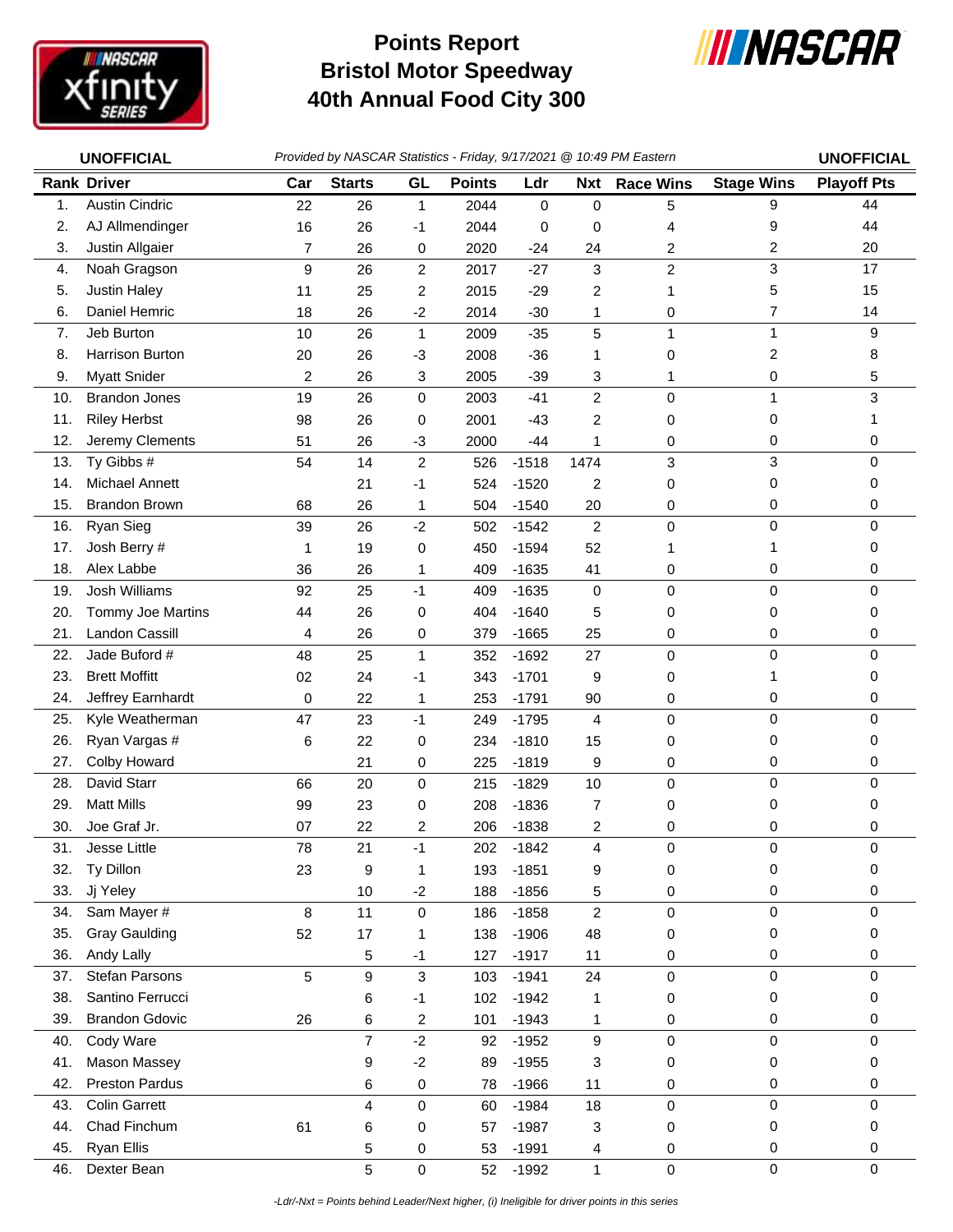|     | <b>Rank Driver</b>      | Car | <b>Starts</b>             | GL          | <b>Points</b> | Ldr     | <b>Nxt</b>     | <b>Race Wins</b> | <b>Stage Wins</b> | <b>Playoff Pts</b> |
|-----|-------------------------|-----|---------------------------|-------------|---------------|---------|----------------|------------------|-------------------|--------------------|
| 47. | Jason White             |     | 3                         | $\mathbf 0$ | 50            | $-1994$ | $\overline{c}$ | 0                | 0                 | 0                  |
| 48. | Miguel Paludo           |     | 3                         | 0           | 44            | $-2000$ | 6              | 0                | 0                 | 0                  |
| 49. | Matt Jaskol             |     | 5                         | 0           | 41            | $-2003$ | 3              | 0                | 0                 | $\mathbf 0$        |
| 50. | <b>Blaine Perkins</b>   |     | 5                         | 0           | 39            | $-2005$ | 2              | 0                | 0                 | 0                  |
| 51. | Sage Karam              | 31  | 2                         | 11          | 38            | $-2006$ | 1              | 0                | 0                 | 0                  |
| 52. | Caesar Bacarella        |     | 4                         | $-1$        | 32            | $-2012$ | 6              | 0                | 0                 | $\mathbf 0$        |
| 53. | <b>Will Rodgers</b>     |     | 2                         | -1          | 32            | $-2012$ | 0              | 0                | 0                 | 0                  |
| 54. | <b>Spencer Pumpelly</b> |     | 3                         | -1          | 32            | $-2012$ | 0              | 0                | 0                 | 0                  |
| 55. | Natalie Decker          |     | 4                         | $-1$        | 30            | $-2014$ | $\overline{c}$ | 0                | 0                 | 0                  |
| 56. | Carson Ware             | 17  | 5                         | 2           | 30            | $-2014$ | 0              | 0                | 0                 | 0                  |
| 57. | Stephen Leicht          |     | 4                         | $-2$        | 29            | $-2015$ | 1              | 0                | 0                 | 0                  |
| 58. | Ronnie Bassett          |     | $\overline{c}$            | $-2$        | 25            | $-2019$ | 4              | 0                | $\mathbf 0$       | 0                  |
| 59. | <b>Garrett Smithley</b> |     | 2                         | $-2$        | 25            | $-2019$ | 0              | 0                | 0                 | 0                  |
| 60. | Dale Earnhardt          |     | 1                         | $-1$        | 23            | $-2021$ | 2              | 0                | 0                 | 0                  |
| 61. | George Gorham           |     | 1                         | $-1$        | 21            | $-2023$ | $\overline{c}$ | 0                | 0                 | 0                  |
|     | <b>Tanner Berryhill</b> |     |                           |             |               |         |                |                  |                   |                    |
| 62. |                         |     | 2                         | -1          | 17            | $-2027$ | 4              | 0                | 0                 | 0                  |
| 63. | Loris Hezemans          |     | 2                         | 0           | 16            | $-2028$ | 1              | 0                | 0                 | 0                  |
| 64. | Robby Lyons             |     | 1                         | 0           | 12            | $-2032$ | 4              | 0                | 0                 | 0                  |
| 65. | <b>Patrick Emerling</b> |     | 2                         | 0           | 12            | $-2032$ | 0              | 0                | 0                 | 0                  |
| 66. | <b>Boris Said</b>       |     | 1                         | 0           | 6             | $-2038$ | 6              | 0                | 0                 | 0                  |
| 67. | Dave Smith              |     | 1                         | 0           | 4             | $-2040$ | $\overline{c}$ | 0                | $\pmb{0}$         | $\mathbf 0$        |
| 68. | Kyle Sieg               |     | 1                         | 0           | 3             | $-2041$ | 1              | 0                | 0                 | 0                  |
| 69. | Michael Munley          |     | 1                         | 0           | 2             | $-2042$ | 1              | 0                | 0                 | 0                  |
| 70. | Joey Gase               |     | $\overline{c}$            | 0           | 2             | $-2042$ | $\pmb{0}$      | 0                | 0                 | 0                  |
| 71. | Kyle Busch(i)           |     | 5                         | 0           | 0             | $-2044$ | 2              | 5                | 4                 | 0                  |
| 72. | Christopher Bell(i)     |     | $\overline{c}$            | 0           | 0             | $-2044$ | 0              | 1                | 2                 | 0                  |
| 73. | Martin Truex(i)         |     | 1                         | 0           | 0             | $-2044$ | 0              | 0                | $\overline{c}$    | $\mathbf 0$        |
| 74. | John Hunter Nemechek(i) |     | 2                         | 0           | 0             | $-2044$ | 0              | 0                | 0                 | 0                  |
| 75. | Kevin Harvick(i)        |     | 3                         | 0           | 0             | $-2044$ | 0              | 0                | 0                 | 0                  |
| 76. | Chase Elliott(i)        |     | 1                         | 0           | 0             | $-2044$ | 0              | 0                | 0                 | $\mathbf 0$        |
| 77. | Tyler Reddick(i)        |     | $\overline{7}$            | 0           | 0             | $-2044$ | 0              | 0                | 0                 | 0                  |
| 78. | Austin Dillon(i)        |     | 5                         | 0           | 0             | $-2044$ | 0              | 0                | 0                 | 0                  |
| 79. | Chase Briscoe(i)        |     | $\boldsymbol{2}$          | 0           | 0             | $-2044$ | 0              | 0                | 0                 | 0                  |
| 80. | Bayley Currey(i)        | 74  | 18                        | $\pmb{0}$   | 0             | $-2044$ | 0              | 0                | 0                 | 0                  |
| 81. | Cole Custer(i)          |     | 1                         | 0           | 0             | $-2044$ | 0              | 0                | 0                 | 0                  |
| 82. | Austin Hill(i)          |     | $\ensuremath{\mathsf{3}}$ | 0           | 0             | $-2044$ | 0              | 0                | 0                 | $\mathbf 0$        |
| 83. | Bubba Wallace(i)        |     | 1                         | 0           | 0             | $-2044$ | 0              | 0                | 0                 | 0                  |
| 84. | Denny Hamlin(i)         |     | 1                         | 0           | 0             | $-2044$ | 0              | 0                | 0                 | 0                  |
| 85. | Timmy Hill(i)           |     | 15                        | 0           | 0             | $-2044$ | 0              | 0                | 0                 | 0                  |
| 86. | Jordan Anderson(i)      |     | 4                         | 0           | 0             | $-2044$ | 0              | 0                | 0                 | 0                  |
| 87. | Kris Wright(i)          |     | 6                         | 0           | 0             | $-2044$ | 0              | 0                | 0                 | 0                  |
| 88. | Kaz Grala(i)            |     | 1                         | 0           | 0             | $-2044$ | 0              | 0                | $\pmb{0}$         | $\mathbf 0$        |
| 89. | James Davison(i)        |     | 1                         | 0           | 0             | $-2044$ | 0              | 0                | 0                 | 0                  |
| 90. | Danny Bohn(i)           |     | 1                         | 0           | 0             | $-2044$ | 0              |                  | 0                 | 0                  |
|     | <b>BJ</b> McLeod(i)     | 15  | 4                         |             | $\mathbf 0$   | $-2044$ |                | 0<br>0           | 0                 | $\mathbf 0$        |
| 91. | Josh Bilicki(i)         |     |                           | 0           |               |         | 0              |                  |                   |                    |
| 92. |                         |     | 3                         | 0           | 0             | $-2044$ | 0              | 0                | 0                 | 0                  |
| 93. | Tim Viens(i)            |     | 1                         | 0           | 0             | $-2044$ | 0              | 0                | 0                 | 0                  |
| 94. | Ross Chastain(i)        |     | 1                         | 0           | 0             | $-2044$ | $\pmb{0}$      | 0                | $\pmb{0}$         | $\mathbf 0$        |
| 95. | Spencer Boyd(i)         | 90  | 4                         | 1           | 0             | $-2044$ | 0              | 0                | 0                 | 0                  |
| 96. | Jesse Iwuji(i)          |     | 1                         | $-1$        | 0             | $-2044$ | 0              | 0                | 0                 | 0                  |
| 97. | Akinori Ogata(i)        |     | 1                         | $\mathsf 0$ | 0             | $-2044$ | 0              | 0                | $\pmb{0}$         | 0                  |
| 98. | Dawson Cram(i)          |     | 1                         | 0           | 0             | $-2044$ | 0              | 0                | 0                 | 0                  |
| 99. | Zane Smith(i)           |     | 1                         | 0           | 0             | $-2044$ | 0              | 0                | 0                 | 0                  |